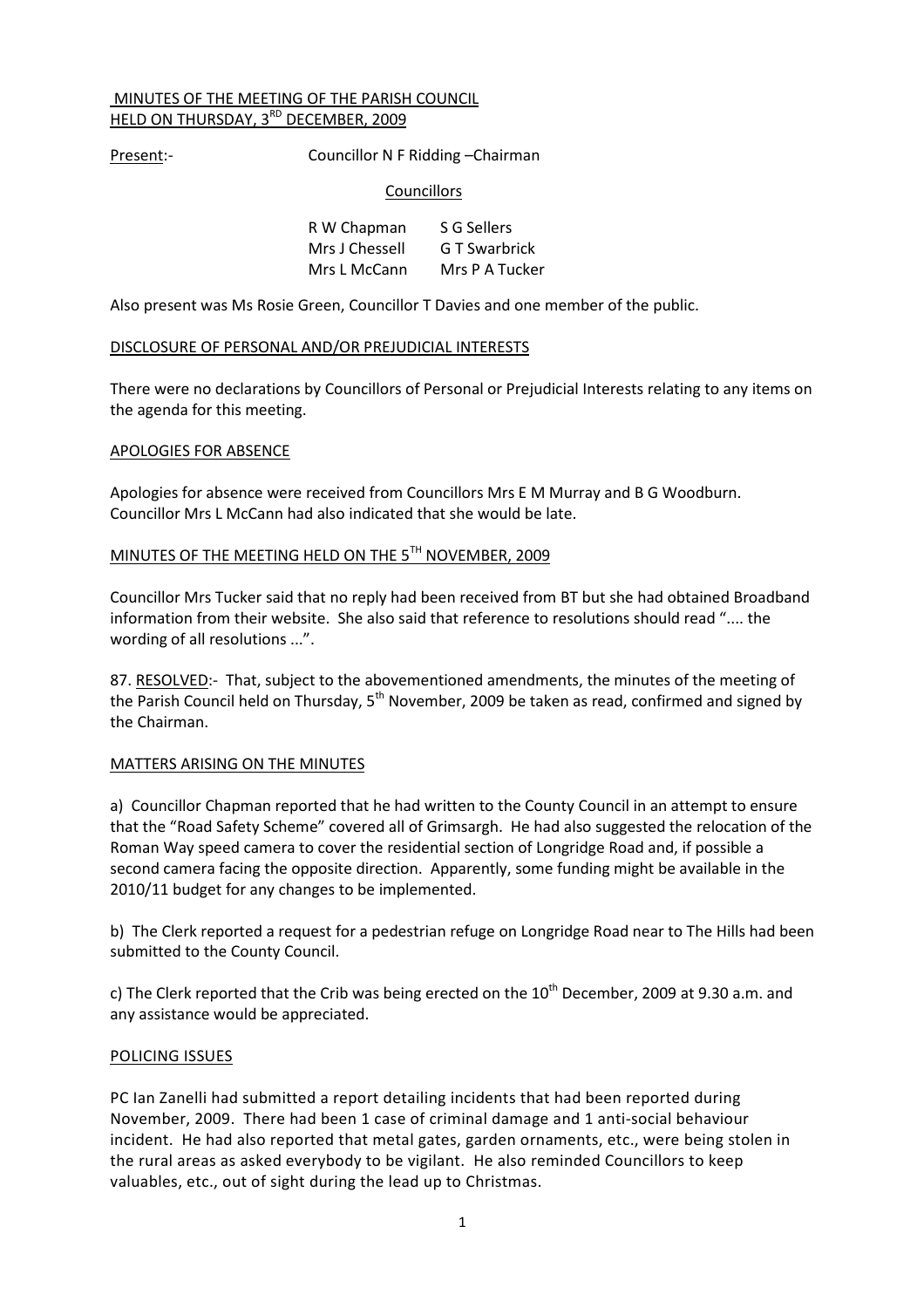### 88. RESOLVED:- That the report be received.

### REDROW - SECTION 106 APPLICATION AND GRIMSARGH VILLAGE GREEN – PLAY PROVISION

The Clerk reported that the planning application relating to the Redrow play areas and S.106 Agreement was now being taken to the Planning Committee in January, 2010. 89. RESOLVED:- That the report be received.

## TOWN AND COUNTRY PLANNING ACT, 1990

There were no planning applications to present.

## PARKING ON PRESTON ROAD

The Clerk presented a report on the proposals made by Councillor T Davies for bollards to restrict parking outside Grimsargh Club and the Post Office. He also reported on email correspondence with Mr P Dunne at the County Council and the possible installation of two bollards to prevent vehicles running along the footway to avoid any conflict with pedestrians. A letter had been sent to Councillor Davies, with the approval of the Chairman, expressing concerns about the way in which he had dealt with this subject without informing the Parish Council beforehand. Councillor Davies had circulated a copy of this letter together with his response.

Councillor Sellers said that he was saddened by the comments made by Councillor Davies at the Young at Heart meeting that, despite the Parish Council's request not to go ahead, he still intended to proceed with the request for bollards. Councillor Mrs Chessell said that she would only support bollards if they were placed between a lay-by and the footway. The Clerk said that the County Council had indicated that the cost of creating a lay-by would be too expensive.

Councillor Davies indicated that the request for bollards came from members of the public, which was somewhat of a surprise to the Parish Council. He apologised if people got the wrong idea of his intentions and he was now asking for 4 bollards, 3 immediately outside the Post Office between the flower bed and edge of footway, to prevent vehicles from parking plus a further bollard on the footway opposite the boundary fence with the Club and Post Office. This proposal was felt to be more acceptable, but it was also felt that the County Council should be asked to reconsider creating a lay-by outside Grimsargh Club.

90. RESOLVED:- a) That the report be received;

 b) That the County Council be requested to prepare a scheme as soon as possible for the installation 4 bollards, 3 immediately outside the Post Office between the flower bed and edge of footway, plus a further bollard on the footway opposite the end of the boundary fence between the Club and Post Office and;

 c) That the County Council be asked to reconsider the possibility of constructing a lay-by outside Grimsargh Club and

 d) That the matter be discussed further by the Parish Council as soon as the scheme for bollards had been presented by the County Council.

#### BROADBAND

Councillor Mrs Tucker said that she had now been contacted by Nigel Evans, MP, who had asked for her address in order that he could send a reply. She reported that "Next Generation Broadband", which would start to become available in 2010, would not be available in the Elston Lane area. She also presented a report to the Council which showed the broadband speeds that were currently available in various parts of Grimsargh and it was clear that these became much slower to the east of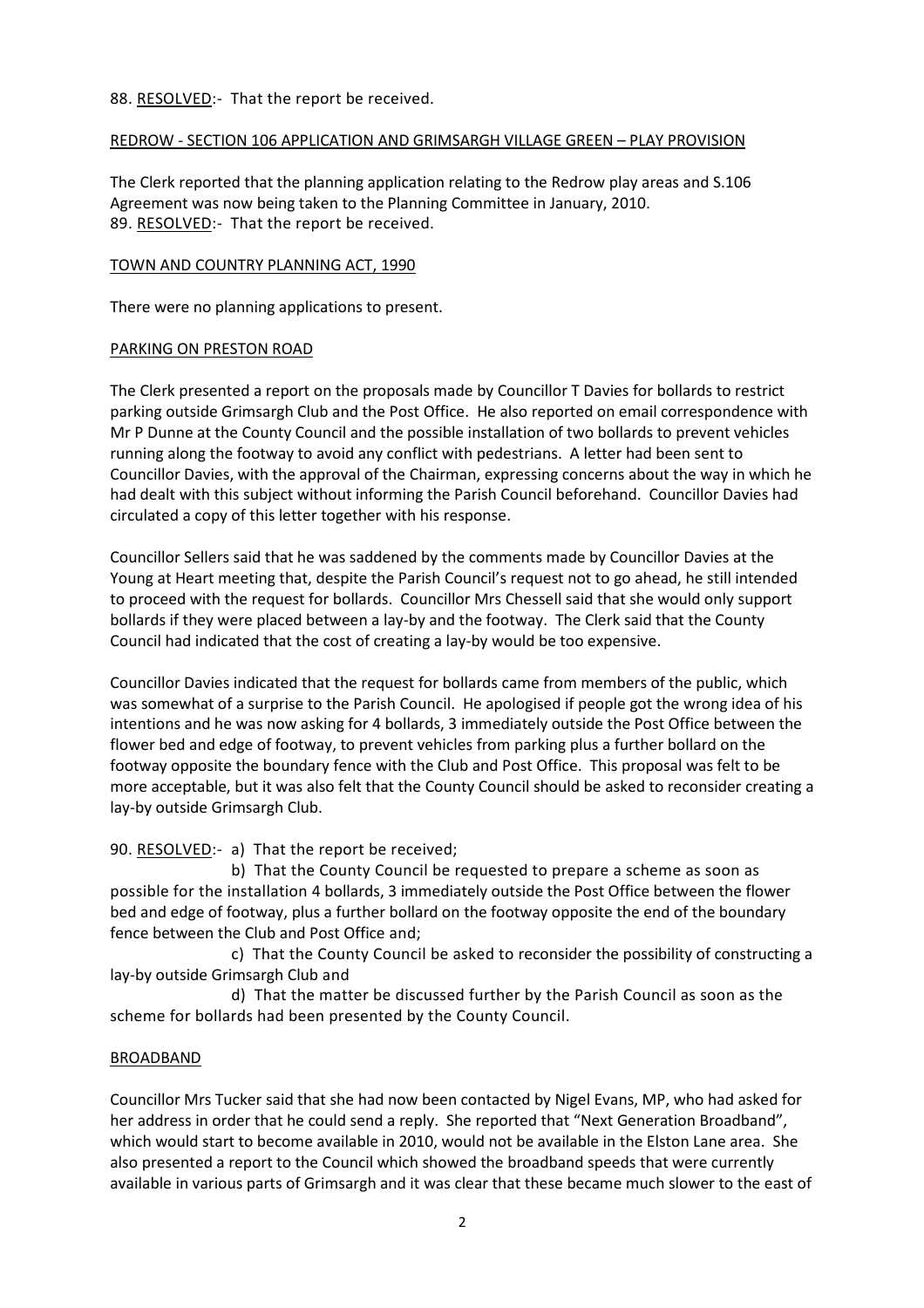Grimsargh. She was checking whether affected dwellings could transfer to the Longridge Exchange which was nearer than the Ribbleton exchange.

Standing Orders were then suspended and Mr Ellis explained the situation relating to broadband in schools generally, which was his role with the County Council, and he said that he thought it would be possible to get some things done to improved matters. He expressed a view that Grimsargh was ideal to received extra funding relating to Broadband improvements and he offered to give some help to Councillor Mrs Tucker in her attempt to seek an improvement to broadband speeds throughout Grimsargh. Standing Orders were then re-instated. Councillor Mrs Tucker said that she would continue to pursue an increase in broadband speeds in Grimsargh for the Parish Council and for residents of Grimsargh as a whole.

91. RESOLVED:- That the report be received.

## QUALITY PARISH COUNCILS

Councillor Mrs Tucker expressed an interest in Communication and Community Engagement as part of consideration of Quality Parish Council status. She was interested in a website for the Parish Council and reported on sites for Hutton, Longton and Lea and Cottam Parish Councils. The Lea site was free through Preston City Council. Paid sites would cost in the order of £600. 00 to set up. She had registered Grimsargh.com as the title for a Parish Council website, although she felt that there was a need for a Sub-Group to move it forward.

Councillor Sellers felt that the Parish Council had previously discussed Quality Status but it was felt that it would not be of benefit to the Parish Council at that time. He was of the view that nothing had changed in that regard. Councillor Mrs Chessell expressed a view that Quality Status should be looked at again with a view to the future and that the pro's and con's should be considered when all Councillors had had the opportunity to read the Quality Parish Council booklet which was being circulated. (This booklet was also available to view or download through nalc.org.uk).

# 91a. RESOLVED:-a) That the report be received; and

 b) That a Sub-Group (Community Engagement) comprised of Councillors R W Chapman, Mrs L McCann, Mrs E M Murray, S G Sellers and Mrs P A Tucker, plus the Clerk be formed to look into the issues around the creation of a website for the Parish Council; and

 c) That the question of Quality Parish Council status be revisited when all Councillors had had an opportunity to read the Quality Parish Council booklet or viewed it online.

#### REVIEW OF MINUTES

Councillor Chapman reported on the need to ensure that the minutes correctly recorded Parish Council decisions and it was considered that a Sub-Group should be formed to look at the minutes to see if they were adequate to enable the Parish Council to go down the Quality Parish Council route if it so wished.

# 92. RESOLVED:- a) That the report be received; and

 b) That a Sub-Group comprised of Councillors R W Chapman, Mrs J Chessell and Mrs E M Murray, plus the Clerk be formed to look at the way the minutes were presented to ensure that they were acceptable in the event of the Parish Council seeking Quality status.

(Councillor Mrs McCann left the meeting at this point)

#### GRIMSARGH PARISH PLAN

It was agreed to discuss this item at the next meeting.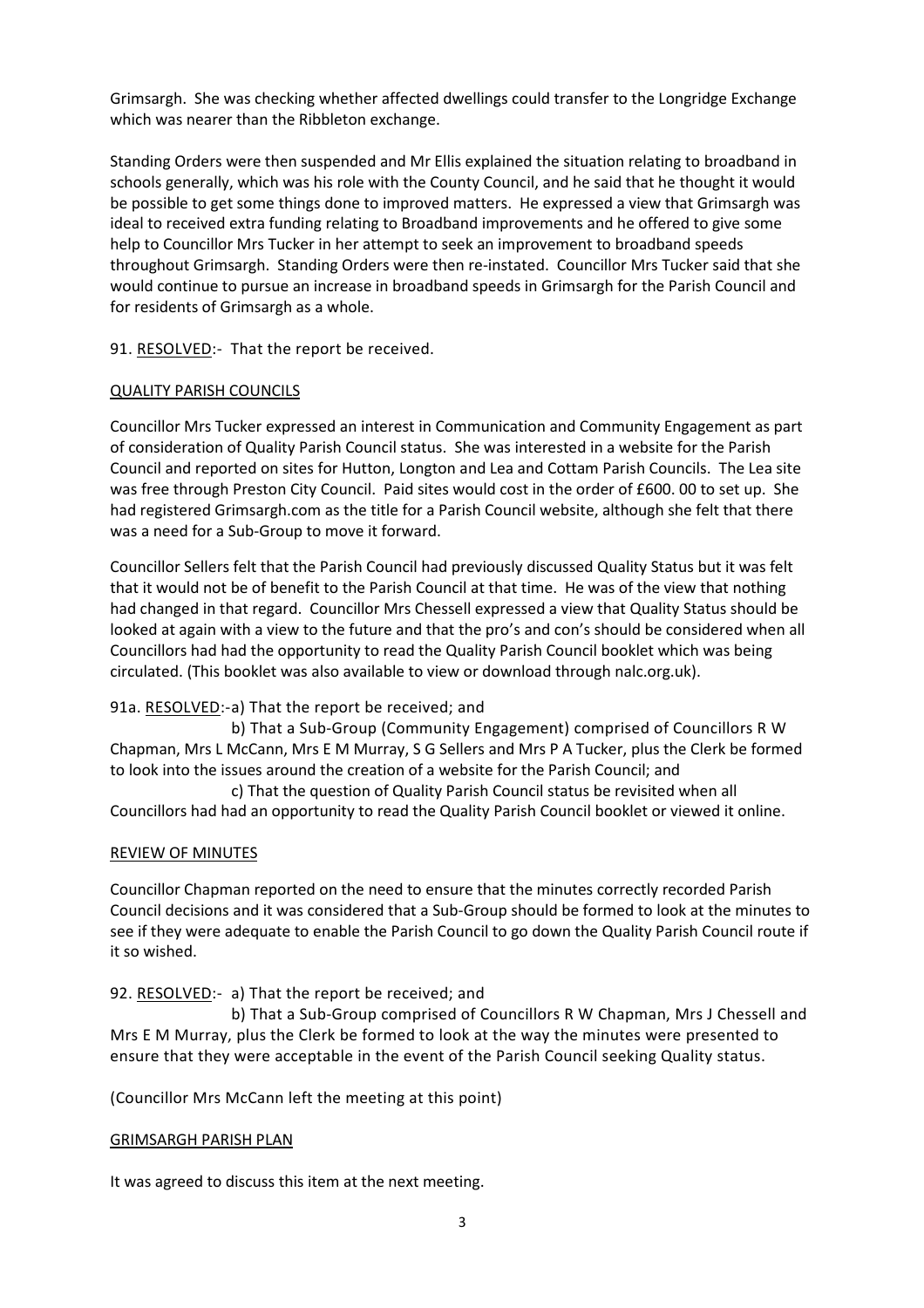### FRIENDS OF GRIMSARGH GREEN

Councillor Mrs Chessell presented a copy of the Friends of Grimsargh Green balance sheet and bank statement to the Parish Council together with a request for a grant of £5,000. 00 in 2010/11 to help to cover future costs. This request would be considered later in the meeting as part of the 2010/11 budget discussions. She then reported that FOGG was still waiting for Preston to come back with a revised quote for the car park and solar lighting was being priced in line with the planning permission. She also reported that a Notice Board was to be erected with information about the Pond and Wildflower Garden. All the proposed schemes plus other incidentals would leave FOGG with very little in the bank. £124. 00 was made at the VillageHall Christmas Fair. Finally, she indicated that FOGG had been invited to meet with other Preston Friends Groups at Avenham Park on the 15<sup>th</sup> December, 2009.

The Chairman said that, on behalf of the Parish Council and speaking for the residents of Grimsargh, he greatly appreciated the amount of work and the improvements that FOGG had carried out on the Village Green and thanked Councillor Mrs Chessell and FOGG members for all their hard work.

# 93. RESOLVED:- That the report be received.

## BEST KEPT VILLAGE COMPETITION, 2009

Comments from the Judges in the Best Kept Village Competition, 2009, were presented. Grimsargh had not been placed in its entered categories but it had shown an improvement over previous years.

94. RESOLVED:- That the report be received.

### COMMUNITY PROJECTS

Ms Rosie Green reported that she was hoping to arrange for residents from Redrow to help with a cleanup of the ponds on the estate. The Wildlife Trust would be assessing the ponds and may survey them to ascertain the wildlife that existed in them. It was suggested that "Ponds for People" might also be able to give some advice. Remedial litter picking would also be carried out and she was preparing a leaflet drop to seek out volunteers.

She also mentioned the "Britain in Bloom" Competition to see if there was interest in the village. This Competition required increased community involvement and was not solely about flowers. Councillor Mrs Tucker queried the support available to the youth of the village. It appeared that transition was now going well and the forthcoming works in the Village Hall might enable a "Chill Out" room to be created, but it was commented that more parental interest and involvement was required.

# 95. RESOLVED:- a) That the report be received; and

 b) That further information be obtained about the "Britain in Bloom" Competition.

# THE NELLIE CARBIS MILLENNIUM WOODLAND

There was nothing to report in relation to the Millennium Woodland.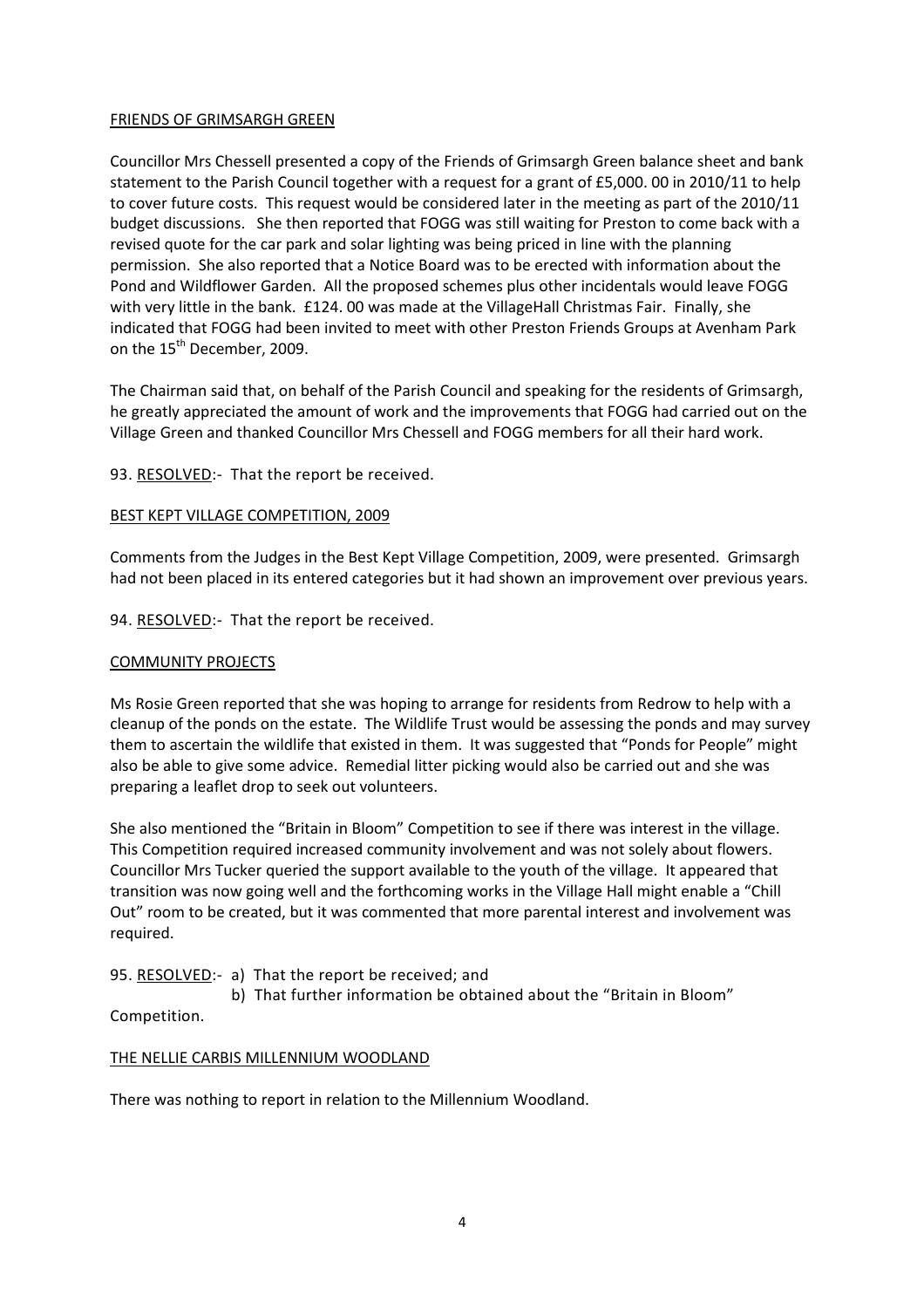#### PARISH LENGTHSMAN

A copy of the Lengthsman's time sheet for November, 2009 was presented for information. It was suggested that FOGG might be able to use the Lengthsman's hours to cover the labour costs of constructing a low barrier around the perimeter of the car park when it had been completed.

The Clerk then presented a letter from the Lengthsman requesting the Parish Council to consider a rise in his rate of pay. He had not received an increase in the four years he had worked for the Council, whilst the rates for other Lengthsmen had been significantly increased. After due discussion, it was proposed and seconded that the rate of pay be increased to £11. 50 per hour and this was agreed unanimously.

# 96. RESOLVED:- a) That the report be received; and

 b) That the rate of pay for the Lengthsman be increased from £10. 00 per hour to £11. 50 per hour with effect from the  $1<sup>st</sup>$  April, 2010.

# CONSIDERATION OF BUDGET, 2010/11

A revised Financial Statement was presented showing the current position of the Parish Council, the likely position at the 31<sup>st</sup> March, 2010, and details of know estimated expenditure for 2010/11. FOGG had also asked the Parish Council to consider making a grant of £5,000. 00 to help with their costs during the year. After detailed discussion it was proposed and seconded that the Total Parish Requirement be increased by £500. 00 to £16,000. 00 in 2010/11. There being no further proposal, this was put to vote and was carried unanimously. It was, therefore:-

97. RESOLVED:- a) That Preston City Council be informed that the Total Parish Requirement for 2010/11 be increased by £500. 00 to £16,000. 00; and

 b) That £5,000. 00 be allocated as a grant to the Friends of Grimsargh Green in the 2010/11 financial year.

# CLERK'S SALARY ALLOWANCES AND EXPENSES

The Clerk presented details of his salary, expenses and allowances totalling £589. 99 for the period September to November, 2009, inclusive.

98. RESOLVED:- That approval be given to the payment of the Clerk's salary, allowances and expenses totalling £589. 99 for the period September to November, 2009, inclusive.

# ACCOUNTS FOR PAYMENT

99. RESOLVED:- That the following account be approved for payment:-

| a  | Adam Cooper<br>(Payment to Lengthsman - November, 2009.<br>46 hours @ £10.00 per hour.<br>Includes £69. 00 V.A.T.) | f529.00 |
|----|--------------------------------------------------------------------------------------------------------------------|---------|
| b) | Peter J Croft<br>(Clerk's Salary, etc., for the period<br>September to November, 2009, inclusive)                  | £589.99 |
| C) | <b>GVCA</b><br>(Grant towards cost of Senior Citizen's Christmas                                                   | £150,00 |